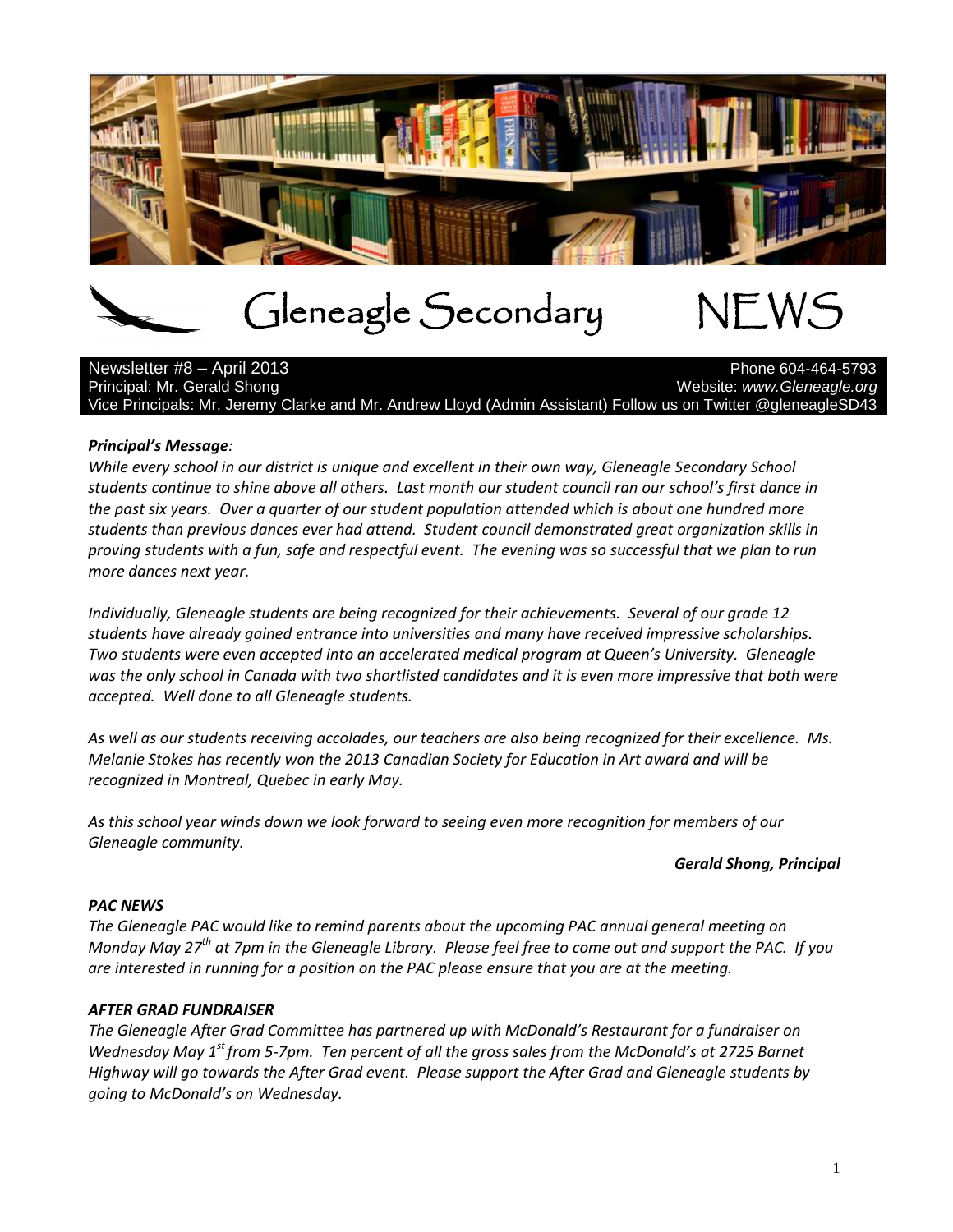### *SCHOOL FEES*

*Students with outstanding school fees were issued fee statements with the report card handed out last week. Students will need to pay their outstanding fees before receiving their school yearbooks. Grads must pay their outstanding fees before purchasing their Grad Dinner Dance tickets. Please see Ms. Leung in the office to pay outstanding school fees.*

# *GRAD NEWS*

### *Grade 12 Grad Transitions Exit Interview*

*All grade 12s will present their Exit Interviews on Monday, May 13th . Information about the interviews can be found on the "exit interview" tab at the top of the opening GT page. Students should have already completed their GT assignments and received email confirmation of this from Ms. Horvath. Remember: GT completion is required for graduation, and to purchase Grad Dinner & Dance tickets.*

# *ICBC ROADSENSE PRESENTATION*

*On Monday, May 13th, grade 9-11 students will attend an ICBC RoadSense presentation by Cara Filler. Students will learn about the dangers of drinking and driving as well as reckless and distracted driving first hand from Cara. Cara's twin sister was killed in a motor vehicle accident due to reckless driving a day after their 18th birthday.*

# *SCIENCE NEWS*

*Congratulations to Gleneagle's Physics Olympics Team for their success at the 35th Annual UBC Physics Olympics Competition held on Saturday, March 9, 2013. The team competed in six events against 55 other BC teams. Two events required the teams to design and build an orbital motion endurance device and a hacky-sack launcher prior to the competition. Fermi questions, mystery labs, and a Quizzics event were also included in the competition. In the Quizzics event, team members Kasra, Richard, Bryce, Tony, and Parham qualified for the finals and pulled off a Bronze medal win. All other team members also competed well and contributed to high scores in the* 



*other events earning Gleneagle its best result ever with a 6th place finish.* 

*A few Gleneagle students recently competed in the Odyssey of the Mind Provincial tournament. The students were entered as teams to solve challenge problems. Scores are awarded for creatively and successfully solving the challenges. Gleneagle students earned two gold medals and a silver medal in the various challenges. Our two gold medal teams are eligible to compete in the World Finals that are held in Michigan from May 22nd -25th. Well done students!*

#### *SKILLS BC*



*Gleneagle students Kasra Vahidi and Keagan Archer-Hastie recently competed in the Skills BC provincial championships. Kasra was entered in the Auto-Cad competition and Keagan was entered in the Culinary Arts competition. Skills BC competitions challenge secondary students who have developed skills in various trades. Kasra brought home a silver medal and Keagan brought* 



*home a bronze medal. Congratulations to both boys for their fine efforts.*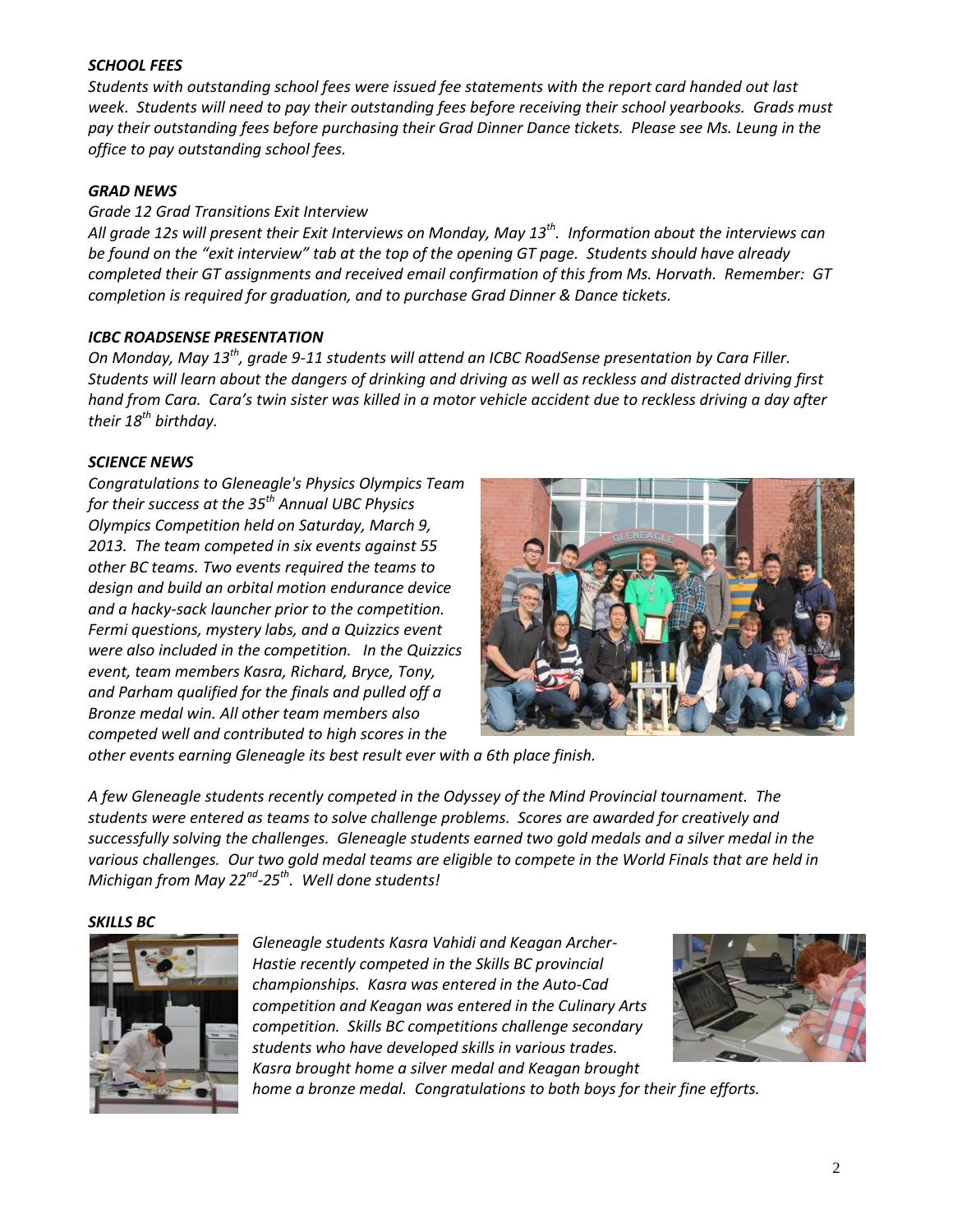# *THOROUGHLY MODERN MILLIE*

*"Thoroughly Modern Millie" is a high energy and very entertaining musical romp through the 1920s with extravagant costumes, challenging jazz and tap numbers, and toe tapping songs. You don't want to miss cheering along our heroine, the intuitive and quick witted Millie, as she struggles to find herself and her place in the bustling city of 1922 Manhattan- a time of Charleston, flappers, and speakeasys.*

*MAY 8-10 & MAY 15-17 @ 7PM TICKETS ARE AVAILABLE IN ADVANCE IN THE MAIN OFFICE OR AT THE DOOR. \$12 FOR ADULTS AND \$8 FOR SENIORS AND STUDENTS. \*If you have any questions, please contact Ms Freeborn in the Drama Dept- [afreeborn@sd43.bc.ca](mailto:afreeborn@sd43.bc.ca)*



# *GLENEAGLE YEAR END CONCERT*

*After another successful year and a wonderful trip to Disneyland, the Gleneagle Music Department will be hosting its annual year end concert on May 29th at 7pm in the MPR. Please come out and see the talents of our Junior and Senior Concert Bands, Jazz Bands, Choirs and Vocal Jazz groups.*

### *Dates to Remember*

| May $13^{th}$            | Grad Transitions Exit Interviews for all grade 12 students |
|--------------------------|------------------------------------------------------------|
| May $20^{th}$            | Victoria Day, school closed                                |
| May $21^{st}$            | School based Pro D Day, no classes                         |
| May $27^{th}$            | PAC Annual General Meeting at 7pm in the Library           |
| May $29^{th}$            | Year End Band and Choir Concert at 7pm in the MPR          |
| June $5^{th}$            | Awards Night at 7pm in the Gym                             |
| June $7^{th}$            | Math Award Night 6:00 PM in the Library                    |
| June $12^{th}$           | Athletic Banquet at 3:30pm in the MPR                      |
| June $16^{th}$           | Commencement Ceremonies at The Orpheum Theatre at 11am     |
| June $18^{th}$           | Last day of formal classes                                 |
| June $19^{th} - 27^{th}$ | <b>Provincial Exams</b>                                    |
| June $21^{st}$           | Grad Dinner Dance at the Fairmont Waterfront               |
| June $21^{st} - 22^{nd}$ | After Grad at Gleneagle                                    |
| June $27th$              | Report cards handed out in Wings classes at 11:30am        |